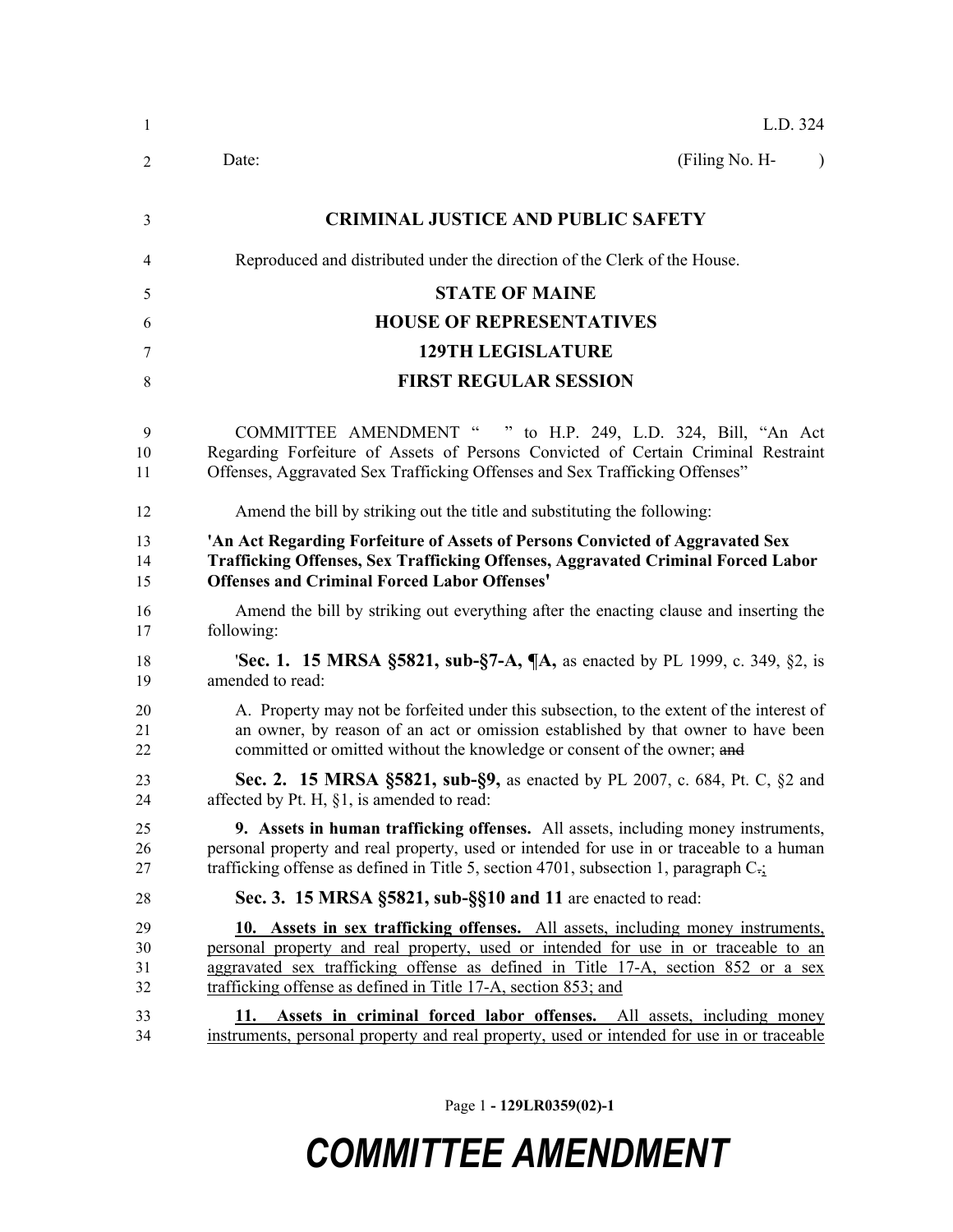1 to a criminal forced labor offense as defined in Title 17-A, section 304 or an aggravated criminal forced labor offense as defined in Title 17-A, section 305.

 **Sec. 4. 15 MRSA §5826, sub-§1,** as enacted by PL 1995, c. 421, §1, is amended to read:

 **1. Property subject to criminal forfeiture.** Notwithstanding any other provision of law, a person convicted of a violation of Title 17-A, chapter 45 crime that subjects the person to forfeiture of property under section 5821 forfeits to the State all rights, 8 privileges, interests and claims to that property that is subject to forfeiture pursuant to section 5821. All rights, privileges, interest and title in property subject to forfeiture under this section vests in the State upon the commission of the act giving rise to forfeiture pursuant to section 5821.

 **Sec. 5. 15 MRSA §5826, sub-§2,** as amended by PL 2015, c. 431, §33, is further amended to read:

 **2. Commencement of criminal forfeiture action.** Property subject to forfeiture may be proceeded against by indictment of the grand jury or by complaint in the District Court in any related criminal proceeding in which a person with an interest in the 17 property has been simultaneously charged with a violation of Title 17-A, chapter 45 crime that subjects the person to forfeiture of property under section 5821. At any time prior to trial, the State, with the consent of the court and any defendant with an interest in the property, may file an ancillary charging instrument or information alleging that property is subject to criminal forfeiture. Discovery in the criminal action must be as provided for by the Maine Rules of Unified Criminal Procedure.

 **Sec. 6. 15 MRSA §5826, sub-§6,** as amended by PL 2017, c. 460, Pt. F, §1, is further amended to read:

 **6. Final order of disposition of property; public education campaign.** Following the entry of a verdict of forfeiture of property pursuant to this section or the entry of a guilty plea in open court on the record and following the court's disposition of all petitions for hearing timely filed by 3rd parties, the State has clear title to property that is the subject of the indictment, information or complaint. The final order must provide for the deposit of the property or the proceeds from the disposition of the property, less the reasonable expenses of the forfeiture proceedings, seizure, storage, maintenance of custody, advertising and notice, in the General Fund, except that, to the extent that the court finds it reasonable, the court may order forfeiture of as much of the property as is appropriate, less the reasonable expenses of the forfeiture proceedings, seizure, storage, maintenance of custody, advertising and notice, to a municipality, county or state agency that has made a substantial contribution to the investigation or prosecution of a related criminal case or, upon request of the investigating agency or the prosecuting agency, to a law enforcement agency in this State that provides case management and other social services to persons with substance use disorders affected by crimes that are subject to forfeiture of property under this chapter.'

## **SUMMARY**

 This amendment strikes and replaces the bill and the title. The amendment adds aggravated sex trafficking and sex trafficking offenses and aggravated criminal forced

Page 2 **- 129LR0359(02)-1**

## *COMMITTEE AMENDMENT*